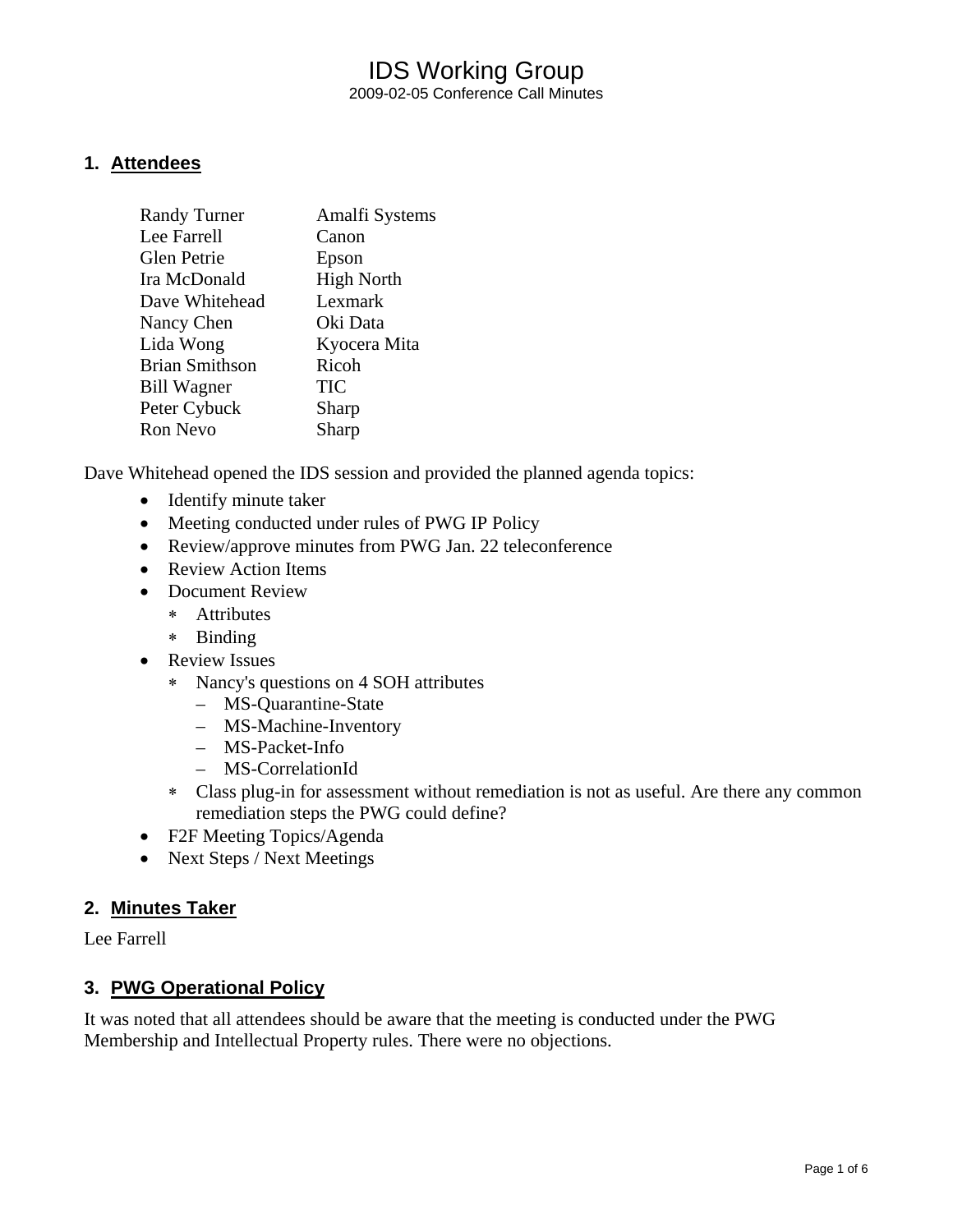2009-02-05 Conference Call Minutes

### **4. Approve Minutes from January 22 Conference Call**

There were no other objections to the previous Minutes.

### **5. Review Action Items**

ACTION: Randy Turner will try to find other contacts that would be willing to work with the PWG to help deploy NEA health assessment. (Juniper, Symantec, Cisco are suggested candidates.) Is someone willing to sit down with the PWG and "have discussions"?

→ *Still needs to pursue this further. No new information to report.* 

→ *ONGOING*

ACTION: Randy Turner will post the Microsoft name(s) for the PWG to make contact with regard to logo requirements.

→ *Randy has requested a contact name, but no response yet.* 

→ *OPEN* 

ACTION: Joe Murdock will add NAP protocol information to document and update the conformance section.

→ *OPEN* 

ACTION: Brian Smithson will update and re-write the Network Access Protection Protocol Binding document, taking into account the comments from the October meeting and the comments that Dave Whitehead has posted.

→ *CLOSED* 

ACTION: Ron Nevo and Dave Whitehead will update the IDS Wiki pages to reflect current status.

→ *Some updates have been done, but not yet complete.* 

→ *OPEN* 

ACTION: Joe Murdock will include sequence diagrams as illustrative examples for the NAP binding document.

→ *OPEN* 

ACTION: Dave Whitehead will coordinate with Randy Turner to generate a proposal to Microsoft on proceeding with obtaining NAP information on what they envision would be the content of a profile—including remediation. Need to identify the appropriate point of contact within Microsoft.

→ *Randy said that Erhan Soyer-Osman has given him a name of someone (Chandra Nukala) that is willing to take architectural questions. However, it is important that we first do our homework on reading the available information on NAP and becoming*  familiar with it. We should avoid questions that have answers available in the current *documentation. Randy will post links to relevant informative documents.* 

→ *OPEN*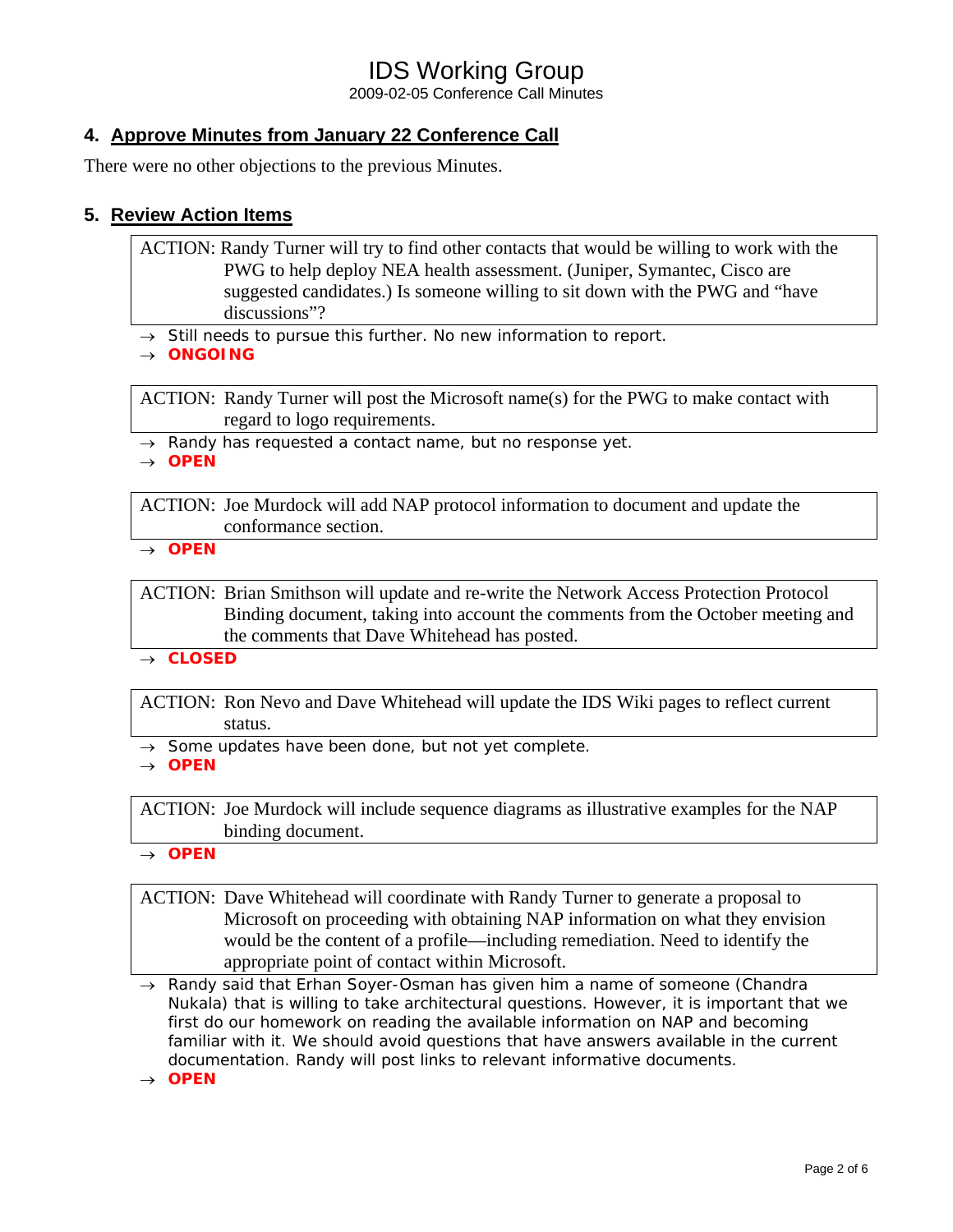2009-02-05 Conference Call Minutes

ACTION: Everyone will review the latest Attributes document draft prior to the next teleconference, and prepare comments for discussion.

→ *Ongoing* 

ACTION: Jerry Thrasher will change the term "secure time" to "authenticated time" throughout the Attributes document.

→ *CLOSED* 

ACTION: Ron Nevo will examine which time protocols could be used for providing authenticated time (with high integrity), and make appropriate recommendations.

→ *Ron will make this material available for the face-to-face meeting.* 

→ *OPEN*

ACTION: Nancy Chen will identify a specific issue that she has found with regard to the Quarantine State attribute in the TNC SOH document, and will post it (and any recommendations) to the e-mail list.

→ *CLOSED*

ACTION: Everyone will consider the Quarantine State attribute issue that Nancy Chen has raised and will provide recommendations for resolving.

→ *OPEN*

### **6. Attributes Document**

Jerry has indicated that he would very much like to accept the latest modifications and issue a new revision. There were no objections.

It was noted that any additions of the Quarantine State attribute(s) will occur after Jerry's update.

### **7. Binding Document**

Brian raised a concern about the abundance of linkages and references to information outside the Binding document. He agreed that the binding document(s) should point elsewhere for attribute descriptions, but maintain a detailed description of "which bits go where" in the individual Binding documents. Because the Binding documents are closer to an implementers guide, it was generally agreed that these details should be included. However, it was also agreed that the document should include references to which specific documents (and dates) the details are drawn from.

Suggested items to include:

- Name of the attribute
- A reference to the full attribute description (document and section number)
- A condensed description of "which bits go where".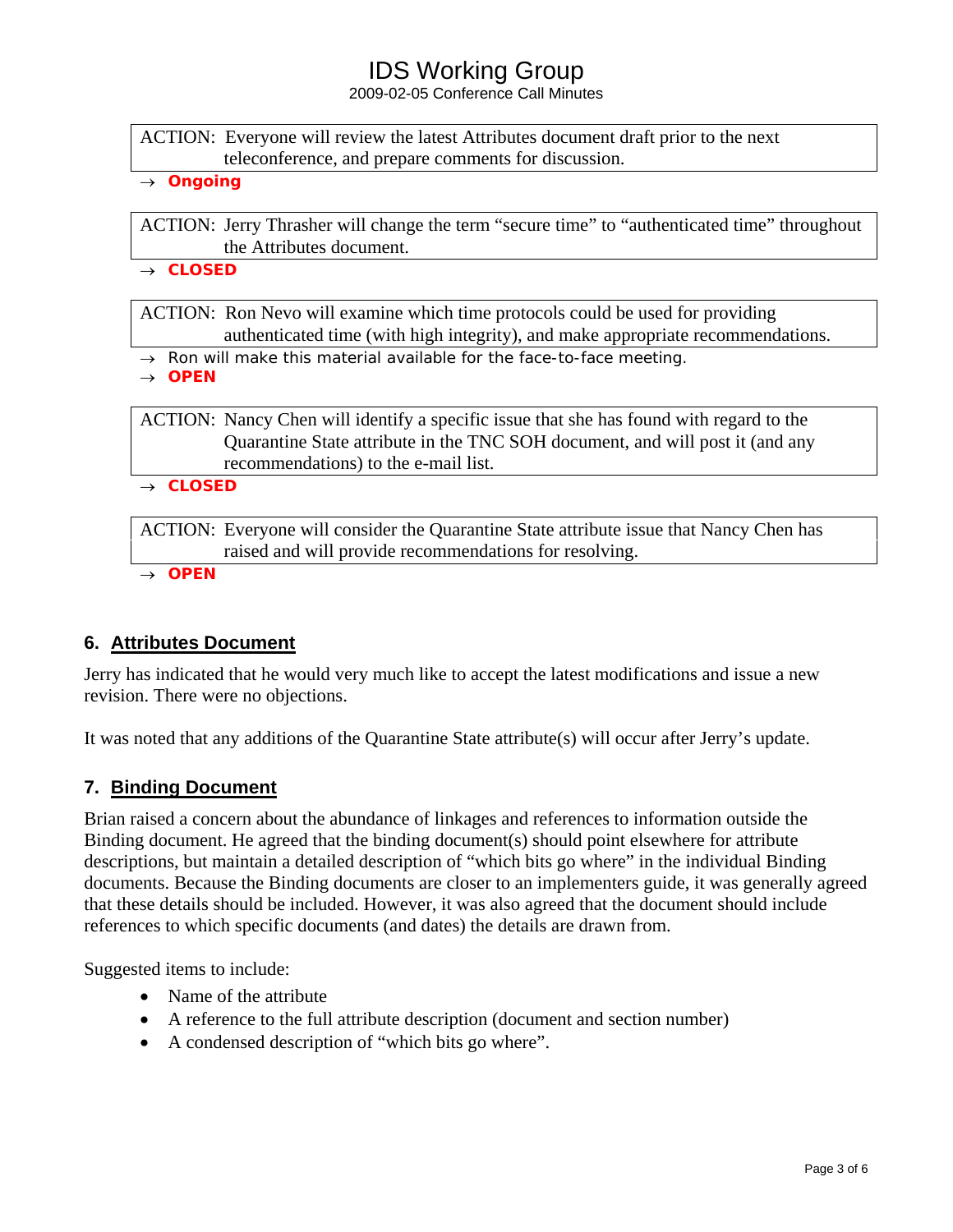2009-02-05 Conference Call Minutes

Randy suggested that the Table of Contents from all Binding documents should be [essentially] identical. The specific text contents of each section will be different, but the document structure and the section subjects should be very similar.

Randy will send Brian a suggested/sample TOC structure.

ACTION: Brian will provide a proposed example illustrating the suggested format for review and acceptance. → *NEW* 

It was noted that a conformance section should be included in the document.

Randy mentioned that the way Microsoft handles non-compliant devices for network acceptance is not very friendly. He warned that "… the DHCP stuff is not really optional on a Microsoft network." He cautioned that we need to be more careful in our claims of what is required and optional. For those items we describe as optional, we should be clear as to what the impact is if the item is not implemented.

Dave [later] summarized the issue for the group to consider:

ISSUE: Which of the defined transport(s) are required to be supported in order to guarantee a device can attach to the network? MS defines DHCP, 802.1x, IPSec, and VPN and has extended each to add SOH information. So, in an environment where we are attaching wirelessly via 802.1x and receive our IP address from DHCP, what happens if we only support SOH over DHCP (or 802.1x)? Will we attach or fail?

It might be worthwhile to add some warning that Microsoft extensions to DHCP are necessary. Perhaps this should not be in the Conformance section—but possibly a section on "Other Considerations."

### **8. Nancy's Questions on Four SOH Attributes**

It seems that the four attributes that Nancy has identified should be added to the specification:

- MS-Quarantine-State
- MS-Machine-Inventory
- MS-Packet-Info
- MS-CorrelationId

It was noted that not all devices will be running Windows—and the MS-Machine-Inventory is a bit presumptuous. Perhaps an "Other" characteristic would be appropriate? Randy says he assumes that somewhere there will be a switch to indicate whether the device in question is actually running Windows or not. He thinks that Microsoft's desire to support TNC would suggest that they plan to support non-Windows devices.

Ira pointed out that the latest TNC SOH mapping document is worth examining. Apparently, mapping into MS-Machine-Inventory for a non-Windows system is not specified.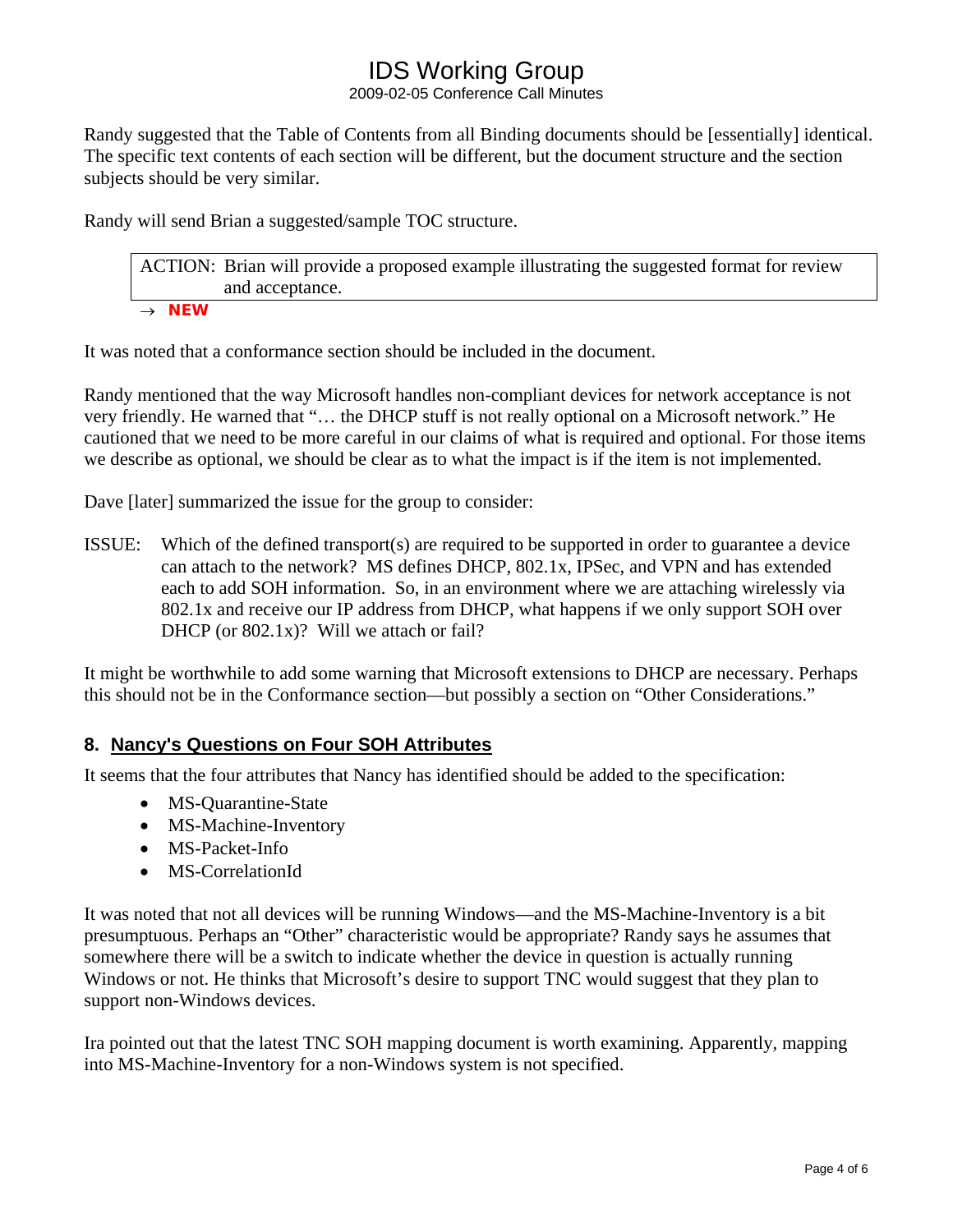2009-02-05 Conference Call Minutes

### **9. Class plug-in**

It has been noted that a class plug-in for assessment without remediation is not as useful. Are there any common remediation steps the PWG could define?

There were no suggestions.

### **10. Cipher Suite and Key Length Attributes**

There is a question about whether these attributes are actually useful. [Refer to e-mail discussions for details.] Brian asked if HCDs are the only devices doing this, is it really appropriate for us to support at all? He proposes that we should eliminate them altogether. If an individual vendor wants to support it, they can simply roll it up into the configuration state attribute.

How do other companies specify this information? Would our approach create a mapping problem for other implementation methods?

Because we seem to be the only ones considering this, do we run the risk of having the industry create some kind of solution that will be incompatible with our [proposed] approach?

Randy suggested that a survey should be done to identify how others determine minimum security policy descriptions and evaluation.

Ira said that HIPAA requires 128-bit AES as a minimum. AES 256 is being used by the DoD, although they are currently accepting 128.

#### **11. Face-to-face Meeting Topics/Agenda**

Other than Ron's topic on time protocols, there were no new agenda items suggested.

#### **12. Next Teleconference**

March 5, 1:00pm EST.

#### **13. Summary of New Action Items and Issues**

In addition to the existing OPEN Actions Items, the following new item was generated:

ACTION: Brian will provide a proposed example illustrating the suggested format for review and acceptance.

And the following Issue was raised:

ISSUE: Which of the defined transport(s) are required to be supported in order to guarantee a device can attach to the network? MS defines DHCP, 802.1x, IPSec, and VPN and has extended each to add SOH information. So, in an environment where we are attaching wirelessly via 802.1x and receive our IP address from DHCP, what happens if we only support SOH over DHCP (or 802.1x)? Will we attach or fail?